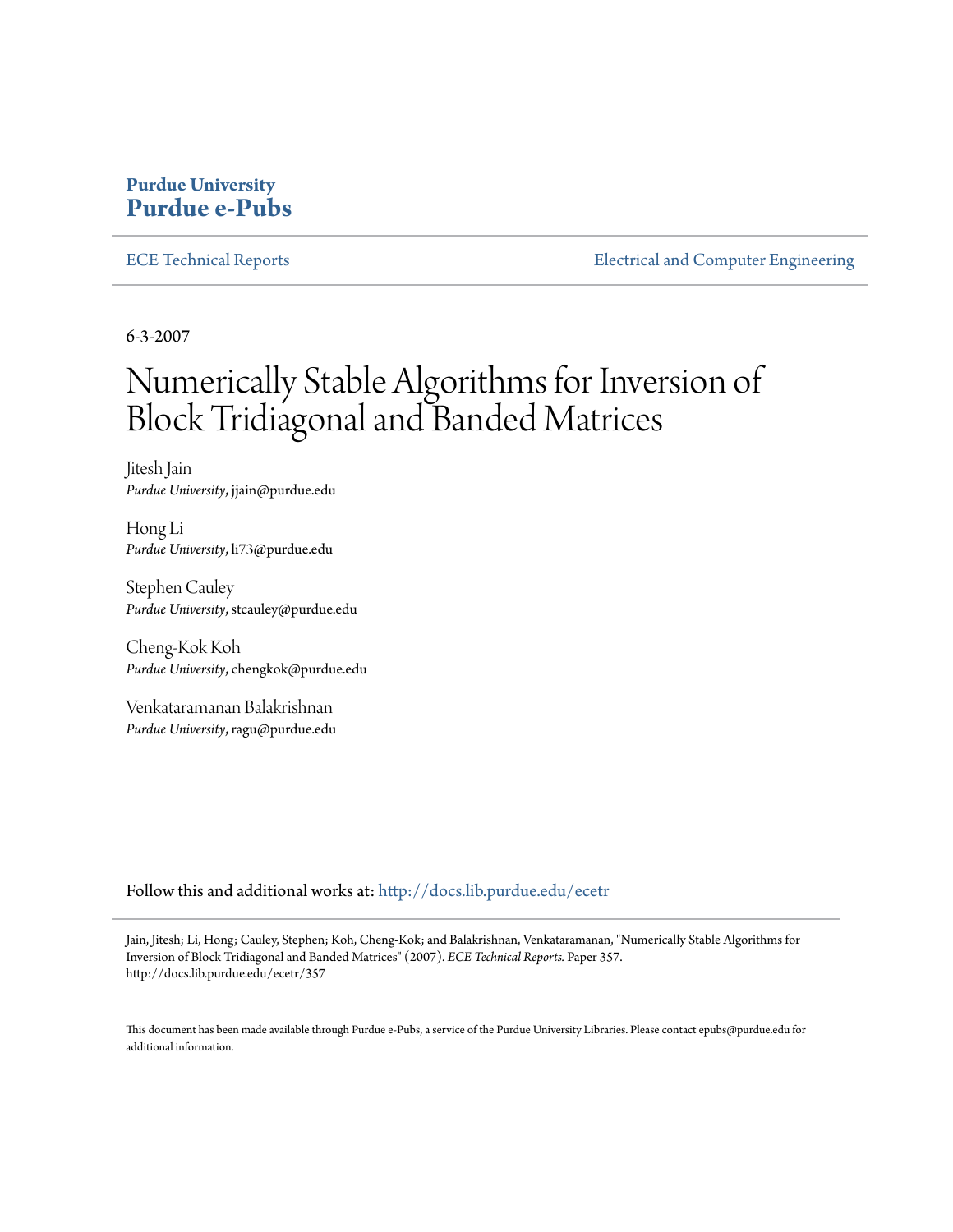# Numerically Stable Algorithms for Inversion of Block Tridiagonal and Banded Matrices

Jitesh Jain<sup>∗</sup> , Stephen Cauley, Hong Li, Cheng-Kok Koh and Venkataramanan Balakrishnan School of Electrical and Computer Engineering Purdue University, West Lafayette, IN 47907-1285 {jjain,stcauley,li73,chengkok,ragu}@ecn.purdue.edu

November 10, 2006

#### **Summary**

We provide a new representation for the inverse of block tridiagonal and banded matrices. The new representation is shown to be numerically stable over a variety of block tridiagonal matrices, in addition of being more computationally efficient than the previously proposed techniques. We provide two algorithms for commonly encountered problems that illustrate the usefulness of the results.

KEY WORDS: Block Tridiagonal matrices, semiseparable matrices, representation, stability

#### **1 Introduction**

Sparse matrices are encountered in a variety of applications from areas such as applied mathematics and physics to engineering. The underlying numerical problems typically involve solving sparse systems of linear equations, sparse matrix inversion, or sparse eigenvalue computation. There exist several techniques for exploiting general sparsity structures in solving these numerical problems. However, the specific sparsity structure that arises in the solution of integral equations or boundary value problems (block-tridiagonal, block-banded, or variations thereof [17, 18]) is important enough to warrant more specialized approaches. In this paper, we present a compact representation, computable in a numerically stable way, for the inverse of block-tridiagonal and banded matrices. We also demonstrate the advantages in computation with this new representation.

There are a number of elegant theoretical results describing the structure of the inverses of block tridiagonal and block-banded matrices. Representations for the inverses of tridiagonal, banded, and

<sup>∗</sup>Correspondence to: Jitesh Jain, School of Electrical and Computer Engineering, Purdue University, West Lafayette, IN 47907-1285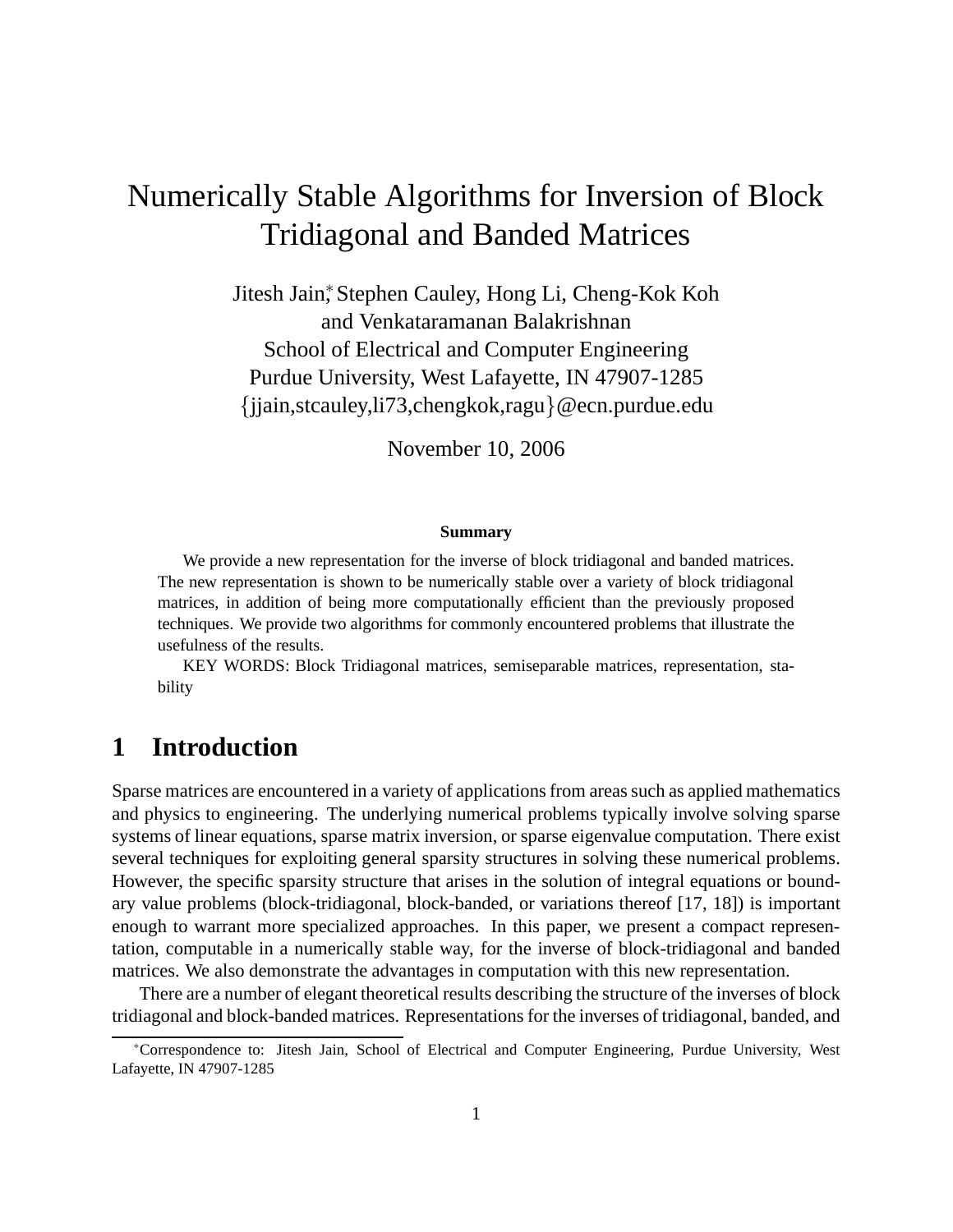block tridiagonal matrices can be found in [5, 6, 16, 20, 22, 31]. It has been shown that the inverse of a tridiagonal matrix can be compactly represented by two sequences  $\{u_i\}$  and  $\{v_i\}$  [2, 3, 4, 21]. This result was extended to the cases of block tridiagonal and banded matrices in [23, 25, 26], where the  $\{u_i\}$  and  $\{v_i\}$  sequences generalized to matrices  $\{U_i\}$  and  $\{V_i\}$ . Matrices which can be represented in this fashion are more generally known as semiseparable matrices [24, 26].

While the underlying mathematics is theoretically elegant, the computation of parameters  $\{u_i\}$ and  $\{v_i\}$  is beset by numerical problems for even modest-sized problems [12]. The root cause is that  $\{u_i\}$  and  $\{v_i\}$  grow exponentially [14, 21] with *i*. In fact, for matrices with sizes as small as 1000, the computation of  $\{u_i\}$  and  $\{v_i\}$  becomes unstable (due to overflow and underflow) with computers using standard double-precision arithmetic. One approach that has been successful in eliminating this problem, for the tridiagonal case, is the "ratio" approach [13]. Here, the *ratios* of sequential elements of the  $\{u_i\}$  and  $\{v_i\}$  sequences are used to describe the inverse of a tridiagonal matrix. Such an approach is numerically stable for matrices of very large sizes, of order millions. The extension of this ratio approach to the general block-tridiagonal case was discussed by the same authors in [20]. The authors used the block factorization of the original block-tridiagonal matrix to construct a block Cholesky decomposition of its inverse. While this approach leads to a stable computation of the matrix ratios, the construction of entries of the inverse from the matrix ratios is unstable. Recently, an alternative definition of semiseparable matrices was introduced in [32]. A new representation based on the alternative definition used *n*−1 Givens transformations and a vector of length *n* to represent a semiseparable matrix. Such a representation was shown to preserve all the properties of a general semiseparable matrix; the associated computation was shown to be numerically stable. However, the procedure of calculating the Givens transformations is computationally expensive.

In this paper, we offer a compact representation for the inverses of block tridiagonal and banded matrices that can be constructed in computationally efficient and numerical stable manner. We provide a new representation for the inverse of block-tridiagonal matrices through the use of two sequences  ${D_i}$  and  ${S_i}$ . Here,  ${D_i}$  represents the diagonal blocks of the inverse and  ${S_i}$  the ratios of sequential elements of the sequence  ${V_i}$ . Furthermore, we propose an algorithm for finding individual block entries of the inverse in a numerically stable way. The algorithm applies to general matrices, and is not restricted to diagonally dominant or positive definite matrices. In addition, our representation can be applied to matrices with either singular or rectangular off-diagonal blocks. Finally, diagonal matrices, which are not considered to be in the class of semiseparable matrices [32], can be included as a special case under this representation. As will be seen in §6, this new formulation produces accurate results for large problems that the previously proposed approaches fail to handle due to numerical instability. For simplicity of illustration we will restrict ourselves to the case of real symmetric block-tridiagonal matrices. We note that all results in this paper can be directly extended to the non-symmetric case with only slight modification; as was shown in [27], results for banded matrices can essentially be obtained from a block-tridiagonal formulation.

The remainder of the paper is organized as follows. In §2, we give a brief description of semiseparable matrices and numerical stability issues encountered while forming such matrices. Previous attempts for dealing with such numerical instability are detailed in §3. In §4, we provide a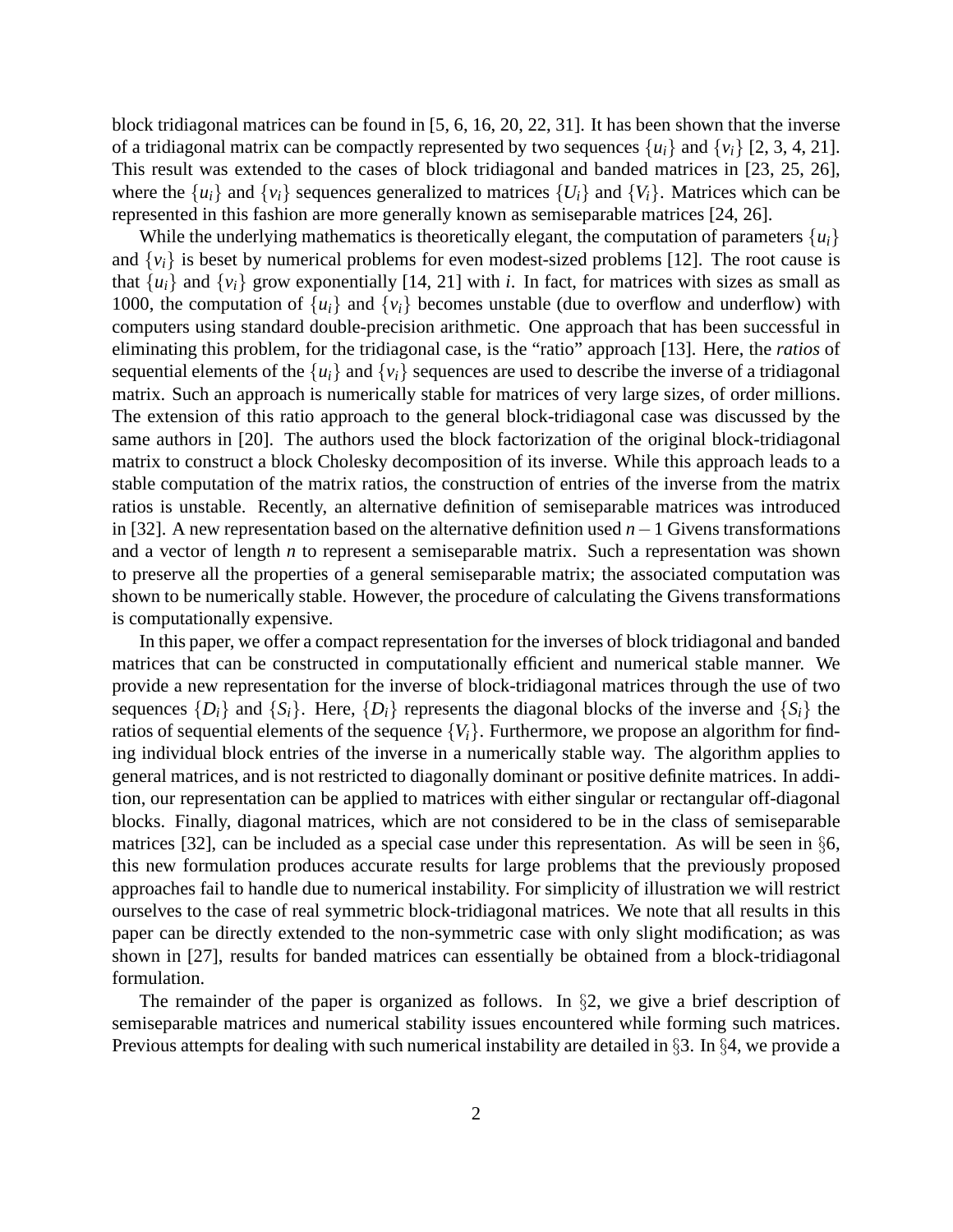description of our approach. Stable algorithms for two commonly encountered numerical problems involving semiseparable matrices are presented in §5. Finally, in §6, we establish the effectiveness of the new representation via numerical experiments.

#### **2 Semiseparable Matrices**

Let *A* be a symmetric block-tridiagonal matrix of the form

$$
A = \begin{pmatrix} A_1 & -B_1 & & & \\ -B_1^T & A_2 & -B_2 & & \\ & \ddots & \ddots & \ddots & \\ & & -B_{N_y-2}^T & A_{N_y-1} & -B_{N_y-1} \\ & & & -B_{N_y-1}^T & A_{N_y} \end{pmatrix},
$$
(1)

where each  $A_i, B_i \in \mathbb{C}^{N_x \times N_x}$ . Thus,  $A \in \mathbb{C}^{N_y N_x \times N_y N_x}$  with  $N_y$  diagonal blocks of size  $N_x$  each. When *A* is proper, i.e., when  $B_i$  are nonsingular [4], there exists two (non-unique) sequences of matrices  ${U_i}$  and  ${V_i}$  such that for  $j \geq i$ 

$$
(A^{-1})_{ij} = U_i V_j^T.
$$

Hence,  $A^{-1}$  can be written as

$$
A^{-1} = \begin{pmatrix} U_1 V_1^T & U_1 V_2^T & U_1 V_3^T & \cdots & U_1 V_{N_v}^T \\ V_2 U_1^T & U_1 V_2^T & U_2 V_3^T & \cdots & U_2 V_{N_v}^T \\ V_3 U_1^T & V_3 U_2^T & U_3 V_3^T & \cdots & U_3 V_{N_v}^T \\ \vdots & \vdots & \vdots & \ddots & \vdots \\ V_{N_y} U_1^T & V_{N_y} U_2^T & V_{N_y} U_3^T & \cdots & U_{N_y} V_{N_y}^T \end{pmatrix},
$$

where  $U_i, V_i \in \mathbb{C}^{N_x \times N_x}$ . The  $\{U_i\}$  and  $\{V_i\}$  sequences can be computed in  $O(N_yN_x^3)$  operations in the following manner:

$$
U_1 = I_{N_x, N_x}, \quad U_2 = B_1^{-1} A_1,
$$
  
\n
$$
U_{i+1} = B_i^{-1} (A_i U_i - B_{i-1}^T U_{i-1}), \quad i = 2, ..., N_y - 1,
$$
  
\n
$$
V_{N_y}^T = \left(A_{N_y} U_{N_y} - B_{N_y - 1}^T U_{N_y - 1}\right)^{-1}, \quad V_{N_y - 1}^T = V_{N_y}^T A_{N_y} B_{N_y - 1}^{-1},
$$
  
\n
$$
V_i^T = \left(V_{i+1}^T A_{i+1} - V_{i+2}^T B_{i+1}^T\right) B_i^{-1}, \quad i = N_y - 2, ..., 1.
$$

Semiseparable matrices arise in a variety of applications that involve integral equations as well as studies of vibrational analysis statistics and rational interpolation. Computationally efficient algorithms have been developed for solving systems of linear equations where the coefficient matrix is a diagonal plus a semiseparable matrix [15, 19]. Algorithms to calculate the eigendecomposition of semiseparable matrices plus block diagonal matrices have been developed in [8, 10].

There has also been substantial research into the specific attributes of semiseparable matrices. It was shown in [14, 21] that the entries of the inverse of a symmetric positive definite matrix decay rapidly away from the diagonal, and are in fact bounded by an exponentially decaying function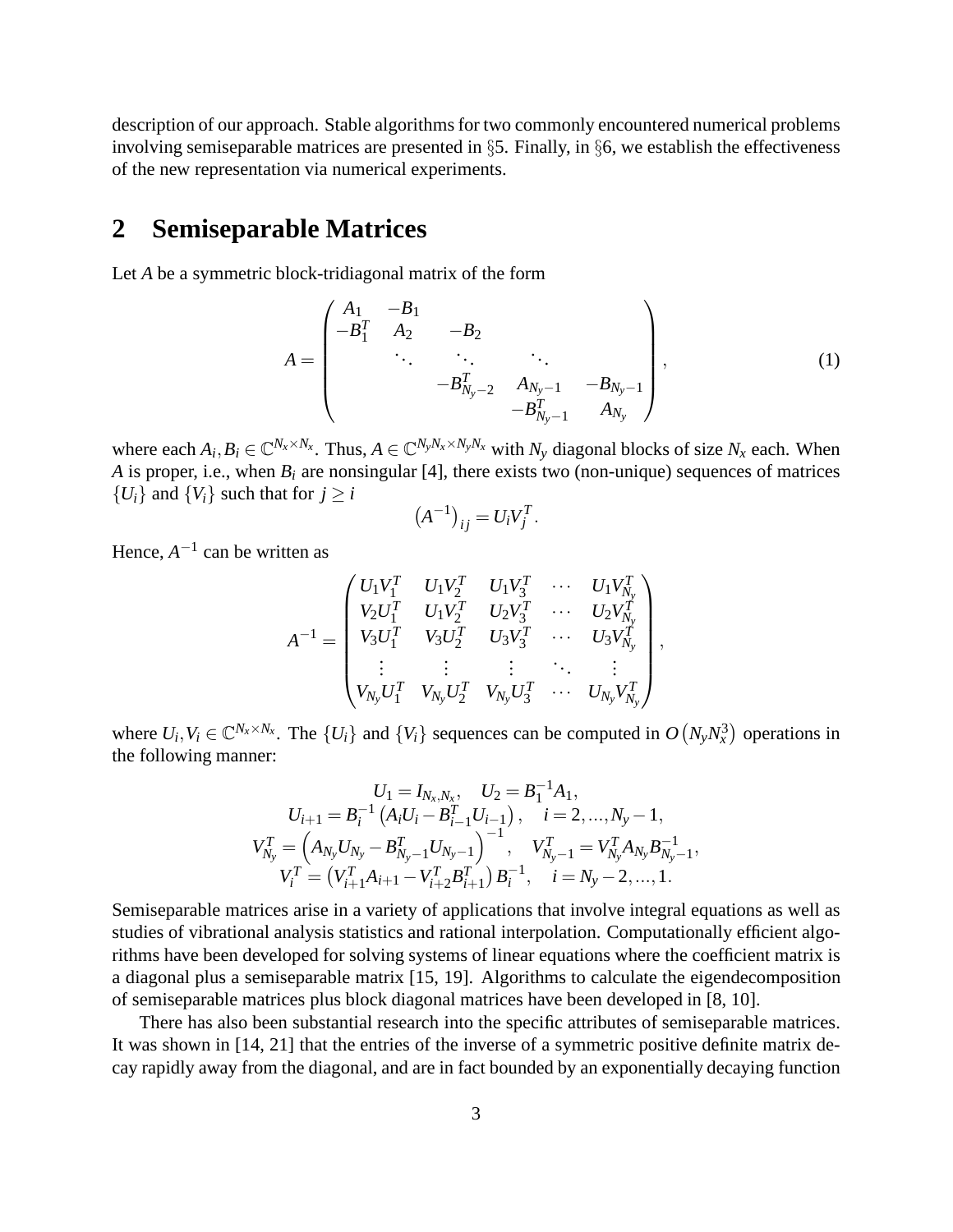along any row or column. This gives rise to a problem with overflow and underflow during the calculation of the  $\{U_i\}$  and  $\{V_i\}$  sequences. It was shown in [12] that the semiseparable representation suffers from instabilities, making it of limited practical use, especially for large sized problems. This conclusion was further supported in a recent paper [32].

#### **3 Previous Approaches**

To address the issue of numerical instability in computation with semiseparable matrices, the authors in [20, 13] proposed the following block factorization of *A*. Denote by *L* the block lower part of *A*. Then

$$
A = (\Delta + L) \Delta^{-1} (\Delta + L^{T}) = (\Sigma + L^{T}) \Sigma^{-1} (\Sigma + L).
$$

Here,  $\Delta$  and  $\Sigma$  are block diagonal matrices whose diagonal blocks are described by following recurrences

$$
\Delta_1 = A_1, \quad \Delta_i = A_i - B_{i-1}^T \Delta_{i-1}^{-1} B_{i-1}, \n\Sigma_{N_y} = A_{N_y}, \quad \Sigma_i = A_i - B_i \Sigma_{i+1}^{-1} B_i^T.
$$
\n(2)

The  $j<sup>th</sup>$  block column of  $A^{-1}$  can then be determined as follows,

$$
A_{j}^{-1} = B_{j-1}^{-1} \Delta_{j-1} \dots B_{1}^{-1} \Delta_{1} \Sigma_{1}^{-1} B_{1} \dots \Sigma_{j-1}^{-1} B_{j-1} \Sigma_{j}^{-1},
$$
  
\n
$$
A_{j-l}^{-1} = \left( B_{j-l-1}^{-1} \Delta_{j-l-1} \dots B_{1}^{-1} \Delta_{1} \right) \left( \Sigma_{1}^{-1} B_{1} \dots B_{j-1} \Sigma_{j}^{-1} \right), \quad l = 1, \dots, j-1,
$$
  
\n
$$
A_{j+l}^{-1} = \left( B_{j+l}^{-T} \Sigma_{j+l+1} \dots B_{N_{y}-1}^{-T} \Sigma_{N_{y}} \right) \left( \Delta_{N_{y}}^{-1} B_{N_{y}-1} \dots \Delta_{j+1}^{-1} B_{j}^{T} \Delta_{j}^{-1} \right), \quad l = 1, \dots, N_{y} - j.
$$
 (3)

The authors used a block Cholesky decomposition for determining the inverse of diagonally dominant or positive definite block-tridiagonal matrices. Although the above formulations lead to stable factorizations, they still suffer from numerical instabilities during construction of the actual entries of the inverse. Specifically, the block factorizations given in (2) are stable, but combining them to form the entries of  $A^{-1}$  in accordance with (3) leads to numerical instability (see §6).

Recently, a new class of semiseparable matrices, called sequentially semiseparable matrices, along with a new set of algorithms has been introduced [9, 11]. Specifically, let *C* denote a matrix of sequentially semiseparable structure. Then we can block partition *C* as

$$
C_{ij} = \begin{cases} D_i & \text{if } i = j \\ U_i W_{i+1} \dots W_{j-1} V_j^T & \text{if } j > i \\ V_j W_{j-1}^T \dots W_{i+1}^T U_i^T & \text{if } i > j \end{cases}
$$

In case when all *W<sup>i</sup>* are identity matrices, *C* reduces to a semiseparable plus a block diagonal matrix. This formulation inherits the same numerical instability problem of semiseparable matrices.

The authors in [32] propose a new definition for semiseparable matrices in order to address the problem of numerical instability. For a semiseparable matrix of dimension *n*, this representation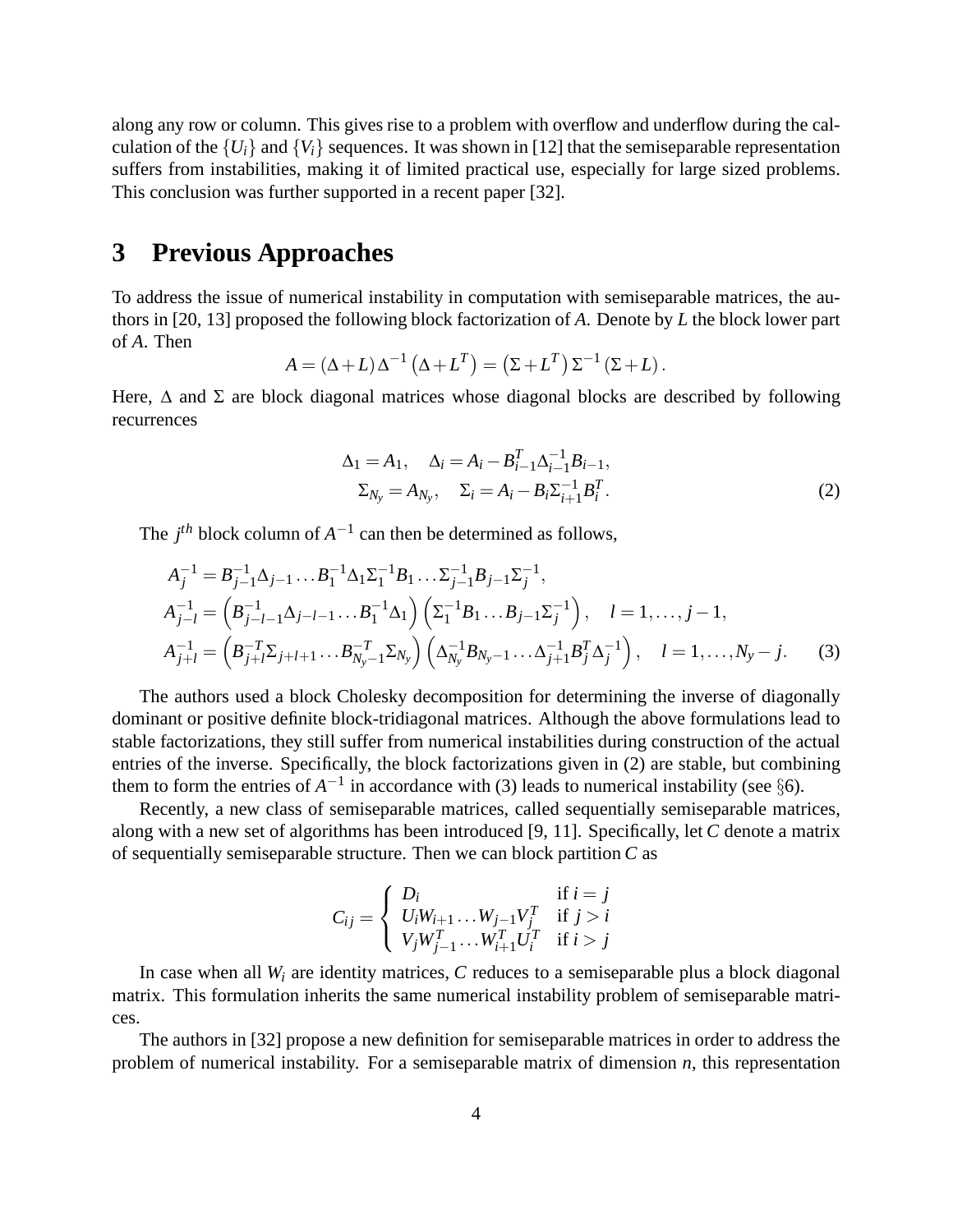consists of *n*−1 Givens transformations and a vector of length *n*. The Given transformations are given by

$$
G = \begin{pmatrix} c_1 & c_2 & \cdots & c_{n-1} \\ s_1 & s_2 & \cdots & s_{n-1} \end{pmatrix}, \quad \text{and} \quad D = \begin{pmatrix} d_1 & d_2 & \cdots & d_n \end{pmatrix}.
$$

The semiseparable matrix in this case can be simply written as

$$
S = \begin{pmatrix} c_1d_1 & c_2s_1d_1 & c_3s_2s_1d_1 & \cdots & c_{n-1}s_{n-2}\cdots s_1d_1 & s_{n-1}s_{n-2}\cdots s_1d_1 \\ c_2s_1d_1 & c_2d_2 & c_3s_2s_1d_1 & \cdots & \vdots & \vdots \\ c_3s_2s_1d_1 & c_3s_3 & \cdots & \vdots & \vdots \\ \vdots & \vdots & \ddots & \ddots & c_{n-1}s_{n-2}d_{n-2} & c_ns_{n-1}s_{n-2}d_{n-2} \\ \vdots & \vdots & \ddots & \vdots & c_{n-1}d_{n-1} & s_{n-1}d_{n-1} \\ s_{n-1}s_{n-2}\cdots s_1d_1 & \cdots & \cdots & \cdots & s_{n-1}d_{n-1} & d_n \end{pmatrix}.
$$
 (5)

This factorization was shown to be numerically stable. However, the procedure for calculating the Givens transformations and the process of determining the vector elements  $d_i$  both involve calculating norms, which can become computationally prohibitive. Also, it is not evident how the procedure for calculating these entries can be modified to include the case when the off-diagonal blocks of the block tridiagonal matrix are rectangular.

#### **4 Our Algorithm**

We propose the use of ratios of sequential elements of the sequences  $\{U_i\}$  and  $\{V_i\}$  for the stable computation of  $A^{-1}$ . These sequences,  $\{R_i\}$  and  $\{S_i\}$ , are defined as follows:

$$
U_i = R_i U_{i+1}, \quad V_{i+1}^T = V_i^T S_i.
$$

The sequences  $\{R_i\}$  and  $\{S_i\}$  can be computed in  $O(N_yN_x^3)$  operations by use of the following numerically stable recursions:

$$
R_1 = A_1^{-1}B_1, \quad R_i = (A_i - B_{i-1}^T R_{i-1})^{-1}B_i, \quad i = 2, ..., N_y - 1,
$$
  
\n
$$
S_{N_y - 1} = B_{N_y - 1}A_{N_y}^{-1}, \quad S_i = B_i (A_{i+1} - S_{i+1}B_{i+1}^T)^{-1}, \quad i = N_y - 2, ..., 1.
$$
\n(6)

It is important to note that the above recursions can be seen as an extension of the ratio sequences introduced for tridiagonal matrices in [13]. However, there still remains a need for an algorithm to determine the individual block entries of the inverse in a numerically stable fashion.

It is readily verified that the diagonal blocks of  $A^{-1}$ , denoted  $D_i$ , are given by the recursion

$$
D_1 = (A_1 - B_1 S_1^T)^{-1}, \quad D_{i+1} = (A_{i+1} - B_{i+1} S_{i+1}^T)^{-1} (I + B_i^T D_i S_i), \quad i = 1,..., N_y - 2,
$$
  

$$
D_{N_y} = A_{N_y}^{-1} (I + B_{N_y - 1}^T D_{N_y - 1} S_{N_y - 1}).
$$

Then, the remaining block entries can be computed in a numerically stable way as follows.

$$
A_{ij}^{-1} = D_i S_{i+1} S_{i+2} \dots S_j, \quad j > i, \quad A_{ij}^{-1} = R_{j+1} R_{j+2} \dots R_i D_i, \quad j < i.
$$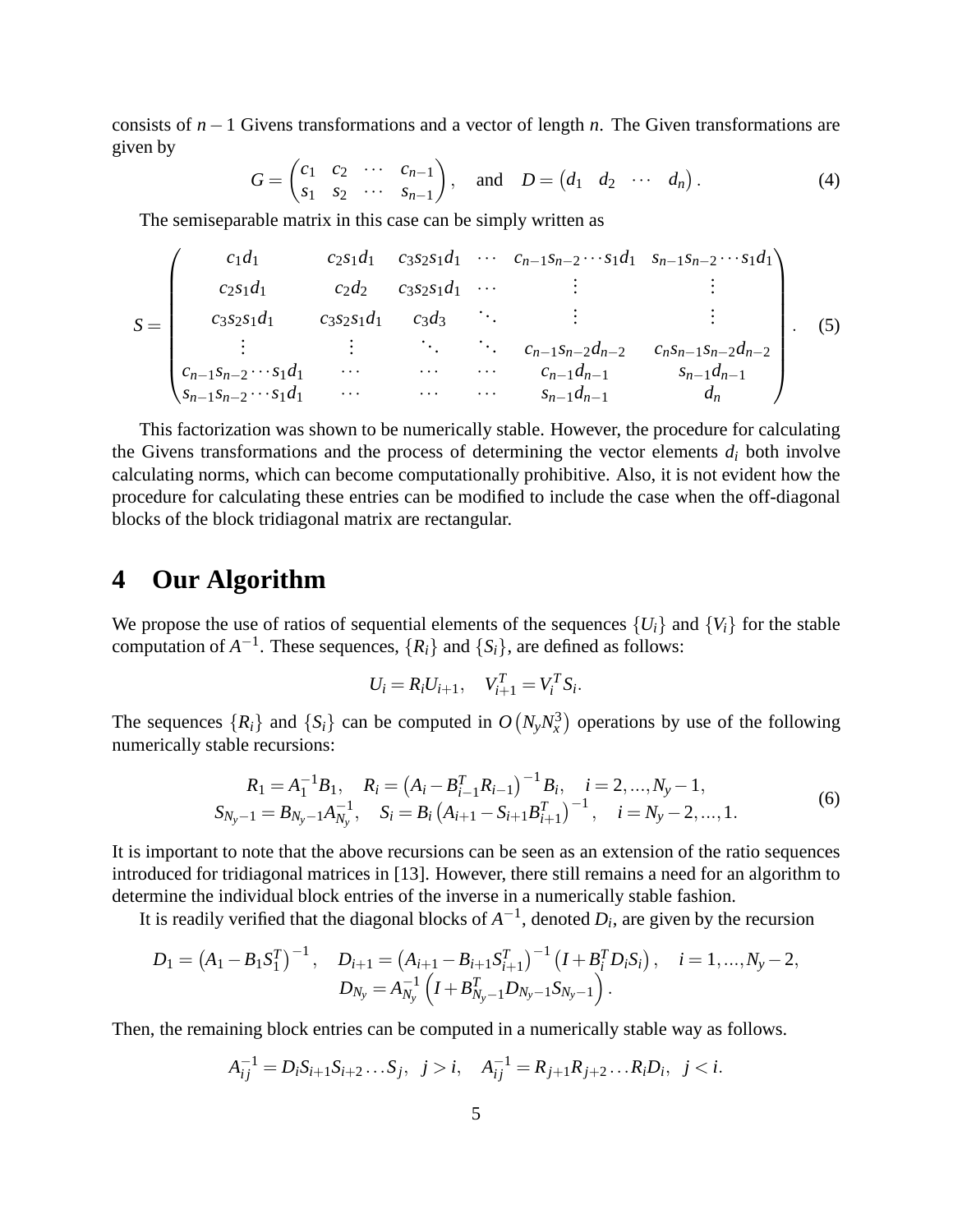While the  $\Sigma$  and  $\Delta$  sequences in (2) and the *R* and *S* sequences in (6) may appear to share similarities, we highlight the differences. First, the algorithm in (2) requires the matrix to be proper, whereas there are no such restrictions imposed on the ratio sequences. This enables the ratio sequences to be used for matrices with either rectangular or singular off-diagonal blocks. Also, the approach used in finding actual entries of the inverse, from the respective sequences, is clearly different. As will be shown in  $\S6$ , the numerical stability of the method described above differs significantly from the algorithm based upon the  $\Sigma$ ,  $\Delta$  representation suggested in [20]. Also, given a semiseparable matrix, the proposed procedure for calculating  $\{D_i, R_i, S_i\}$  is straightforward and less computationally expensive than the computation of the Givens transformations for the new representation proposed in [32]. Calculation of the Givens transformation involves calculating norms and is hence time consuming. For our representation, the elements of sequence  $\{D_i\}$  are equal to the corresponding block diagonal of the semiseparable matrix. Calculating  $\{R_i, S_i\}$  involves multiplying the inverse of *D<sup>i</sup>* with a corresponding off-diagonal block of the semiseparable matrix. Hence, the computation involved for our representation is considerably less than the one required with the approach in [32]; we will support this assertion via numerical examples in  $\S6$ .

In the case under consideration (real, symmetric), either of the two sets  $\{D_i, R_i\}$  or  $\{D_i, S_i\}$ ) can be used as a valid representation of the inverse. In the remainder of the paper we will be using the  $\{D_i, S_i\}$  sequences as our representation for a semiseparable matrix.

#### **5 Fast Multiplications**

We demonstrate the utility of the new parametrization of the inverse on two standard problems that typically arise in simulation.

#### **5.1** Fast computation of  $A^{-1}x$

The first problem is the computation of the product of the inverse of a block-tridiagonal matrix *A* and a vector *x*, i.e. evaluating  $A^{-1}x$ . For general matrices *A*, the best methods solving  $Ay = x$  are iterative methods such as GMRES [29]. For block-tridiagonal *A*, the parametrization of *A* <sup>−</sup><sup>1</sup> given in §4 provides a *direct* method for computing  $A^{-1}x$ . We will establish via numerical experiments in §6 that this direct method is competitive with GMRES for solving a *single* block-tridiagonal system of equations  $Ax = b$ . Thus, there are clear advantages to our direct method when solving  $Ay = x$  for multiple right-hand sides *x*.

We present pseudo-code for computing the product  $A^{-1}x$ , where  $A^{-1}$  is represented by  $\{D_i, S_i\}$ sequences. For any vector *z*, we will use  $z_{[i]}$  to denote the *i*th block-vector of size  $N_x$ , i.e., with  $z_i$ denoting the *i*th component of z,  $z_{[i]} = [z_{(i-1)N_x+1}, z_{(i-1)N_x+2}, \ldots, z_{iN_x}]^T$ ,  $i = 1, 2, \ldots, N_y$ .

function 
$$
y = \text{Ainvx}(D_i, S_i, x)
$$
  
\n
$$
p_{[N_y]} = x_{[N_y]};
$$
\nfor  $i = (N_y - 1)$  down to 1 {  
\n
$$
p_{[i]} = x_{[i]} + S_i p_{[i+1]};
$$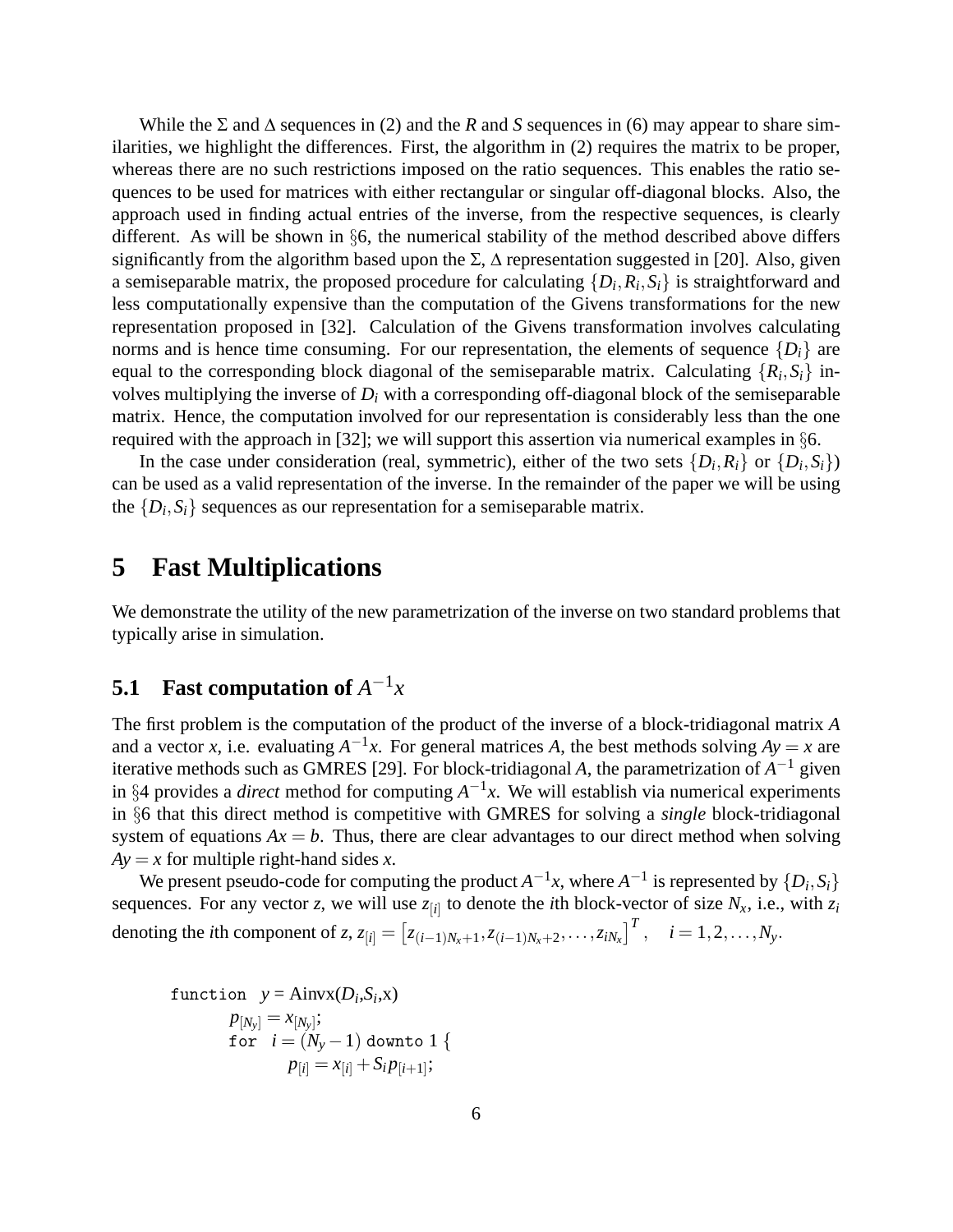$$
\begin{aligned}\n &\quad \frac{1}{2} \sum_{i=1}^{n} \left[ \begin{array}{c} \sum_{i=1}^{n} \left[ \frac{1}{2} \right] \left[ \frac{1}{2} \right] \left[ \frac{1}{2} \right] \left[ \frac{1}{2} \right] \left[ \frac{1}{2} \right] \left[ \frac{1}{2} \right] \left[ \frac{1}{2} \right] \left[ \frac{1}{2} \right] \left[ \frac{1}{2} \right] \left[ \frac{1}{2} \right] \left[ \frac{1}{2} \right] \left[ \frac{1}{2} \right] \left[ \frac{1}{2} \right] \left[ \frac{1}{2} \right] \left[ \frac{1}{2} \right] \left[ \frac{1}{2} \right] \left[ \frac{1}{2} \right] \left[ \frac{1}{2} \right] \left[ \frac{1}{2} \right] \left[ \frac{1}{2} \right] \left[ \frac{1}{2} \right] \left[ \frac{1}{2} \right] \left[ \frac{1}{2} \right] \left[ \frac{1}{2} \right] \left[ \frac{1}{2} \right] \left[ \frac{1}{2} \right] \left[ \frac{1}{2} \right] \left[ \frac{1}{2} \right] \left[ \frac{1}{2} \right] \left[ \frac{1}{2} \right] \left[ \frac{1}{2} \right] \left[ \frac{1}{2} \right] \left[ \frac{1}{2} \right] \left[ \frac{1}{2} \right] \left[ \frac{1}{2} \right] \left[ \frac{1}{2} \right] \left[ \frac{1}{2} \right] \left[ \frac{1}{2} \right] \left[ \frac{1}{2} \right] \left[ \frac{1}{2} \right] \left[ \frac{1}{2} \right] \left[ \frac{1}{2} \right] \left[ \frac{1}{2} \right] \left[ \frac{1}{2} \right] \left[ \frac{1}{2} \right] \left[ \frac{1}{2} \right] \left[ \frac{1}{2} \right] \left[ \frac{1}{2} \right] \left[ \frac{1}{2} \right] \left[ \frac{1}{2} \right] \left[ \frac{1}{2} \right] \left[ \frac{1}{2} \right] \left[ \frac{1}{2} \right] \left[ \frac{1}{2} \right] \left[ \frac{1}{2} \
$$

The above algorithm takes computational time of  $O(N_yN_x^2)$  as compared to  $O(N_y^2N_x^2)$  otherwise.

### **5.2** Fast computation of the diagonal blocks of  $A^{-1} \Sigma A^{-*}$

The second problem is the computation of the block diagonal entries of a matrix  $A^{-1} \Sigma A^{-*}$ , where  $\Sigma$  is another block diagonal matrix. This problem plays an important role in computational nanoelectronics, specifically while solving for the current-voltage relationships of nanotransistors [30]. The following pseudocode provides an efficient algorithm for this computation. The following notation is used: With  $\Sigma$  regarded as a block-matrix with blocks of size  $N_x \times N_x$ ,  $\Sigma_{a_i}$  denotes the (*i*,*i*) block of  $\Sigma$ , and  $\Sigma_{b_i}$  the (*i*,*i* + 1) block.

function 
$$
M = ASA^*(D_i, S_i, \Sigma_{a_i}, \Sigma_{b_i})
$$
  
\nfor  $i = 1$  to  $N_y$  {  
\n $J_i = D_i \Sigma_{a_i} D_i^*$ ;  
\n}  
\n $K_{N_y} = J_{N_y}$ ;  
\nfor  $i = (N_y - 1)$  down to 1 {  
\n $K_i = J_i + S_i^T K_{i+1} S_i^*^T - S_i^T D_{i+1} \Sigma_{b_i}^T D_i^* - D_i \Sigma_{b_i} D_{i+1}^* S_i^*^T$ ;  
\n $M_1 = K_1$ ;  
\n $L_1 = J_1$ ;  
\nfor  $i = 2$  to  $N_y$  {  
\n $L_i = S_{i-1}^T L_{i-1} S_{i-1}^* + J_i - S_{i-1}^T D_{i-1} \Sigma_{b_{i-1}} D_i^* - D_i \Sigma_{b_{i-1}}^T D_{i-1} S_{i-1}^{*T}$ ;  
\n $M_i = K_i + L_i - J_i$ ;  
\n $\}$   
\nreturn  $M$ ;

The above algorithm requires  $O(N_yN_x^3)$  computation as compared to  $O(N_y^3N_x^3)$  otherwise.

## **6 Numerical Experiments**

We present a comparison of the ratio-based approach presented in this paper with several existing techniques. We begin by comparing the stability and computational efficiency of the algorithm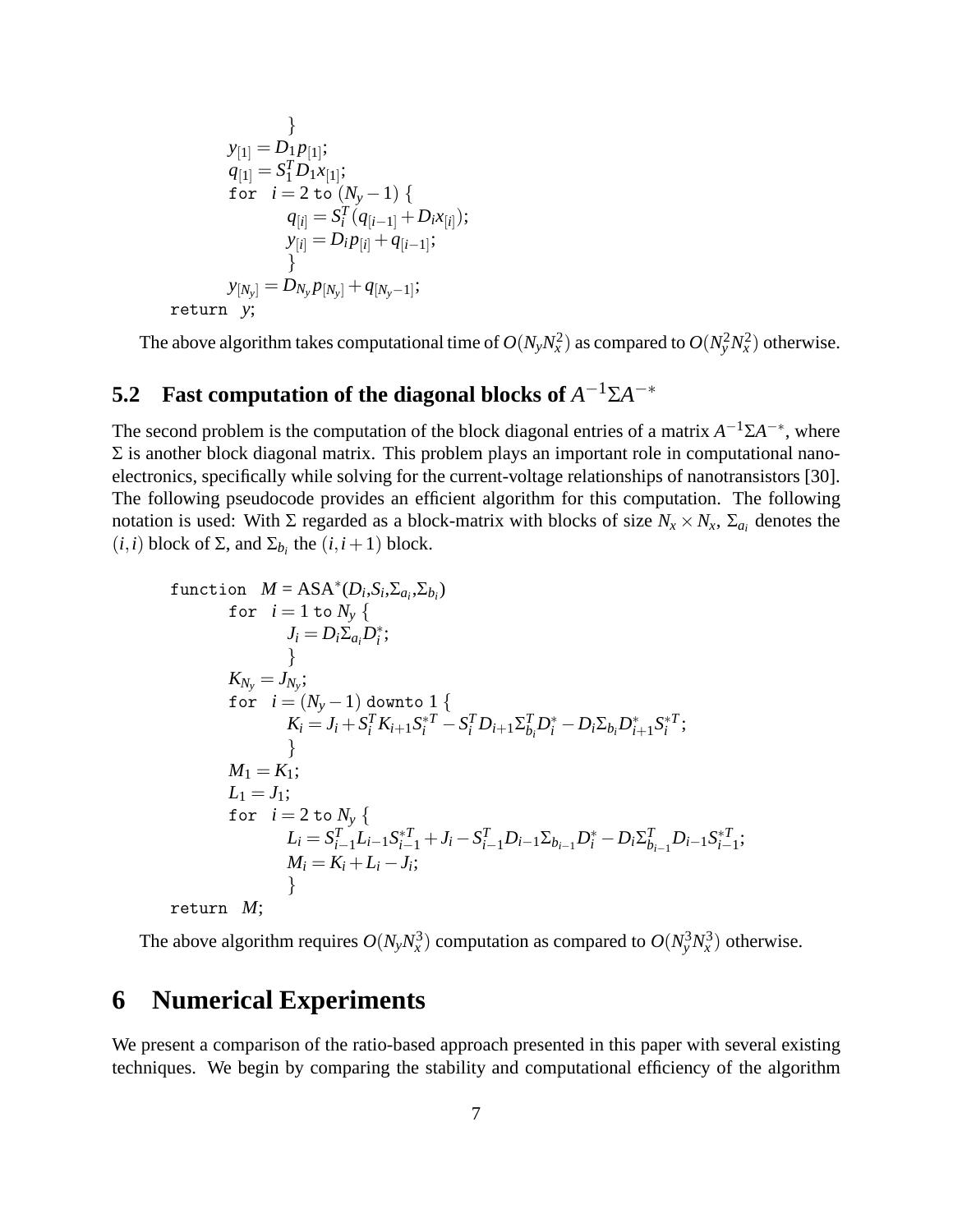presented in §4 for obtaining a ratio-based parametrization of semiseparable matrices, against existing techniques. We then demonstrate the stability of the ratio-based approach for increasing problem sizes, for various classes of matrices. Indeed, we show that for some cases, the direct solution of  $Ax = b$  by computing  $A^{-1}b$  using our ratio-based approach competes favorably with the best-known iterative methods for solving systems of linear equations.

All numerical experiments were performed in MATLAB running on a Intel $\stackrel{\circledR}{\otimes}$  Pentium $\stackrel{\circledR}{\otimes}$  4 CPU 1.5GHz machine.

#### **6.1 Generating a compact representation of a semiseparable matrix**

We provide results on computational requirements for the calculation of our compact representation starting from either a semiseparable matrix or its inverse. For the comparison with [32], we used the author's implementation, taken from [1]. Given the semiseparable matrix, we calculate the  $D_i$  and  $S_i$  sequences for our "ratio-based" representation, and the  $d_i$  and Givens rotation matrices for the new representation proposed in [32]. The results are shown in Table 1.

| $N_{v}$ | Algorithm in [32] | Ratio-based |
|---------|-------------------|-------------|
| 200     | 0.19              | 0.00        |
| 400     | 3.28              | 0.01        |
| 800     | 24.12             | 0.02        |
| 1600    | 201.94            | () ()4      |

Table 1: Computation time in seconds ( $N_x = 1$ ; tridiagonal case).

As the problem size increases, the computational cost for calculating the Givens matrix and  $d_i$  sequence becomes increasingly prohibitive. As expected, the computational complexity for calculating the ratio based representation is linear with respect to *Ny*.

#### **6.2 Stability issues**

We now explore the stability of the compact representation of the inverse of block-tridiagonal matrices proposed in this paper. We first present a comparison with the algorithm in [13, 20]. For this analysis we consider the case of a block-tridiagonal matrix, where the diagonal blocks are tridiagonal and the off-diagonal blocks are diagonal. The results are shown in Table 2, where accuracy is measured by the square of the Frobenius norm for the matrix product *AA*−<sup>1</sup> . As problem size increases, the numerical instabilities in the computation of desired entries of  $A^{-1}$  using [20] become evident.

We next explore the numerical stability and performance of our representation for large problem sizes, for a number of different classes of matrices. For large problem sizes, it is difficult to directly quantify the accuracy with which  $AA^{-1} = I$  is satisfied. Therefore, we have taken the route of comparing a random column in the inverse computed using our ratio-based method with the solution obtained via GMRES with an incomplete LU factorization-based preconditioner [28]. Given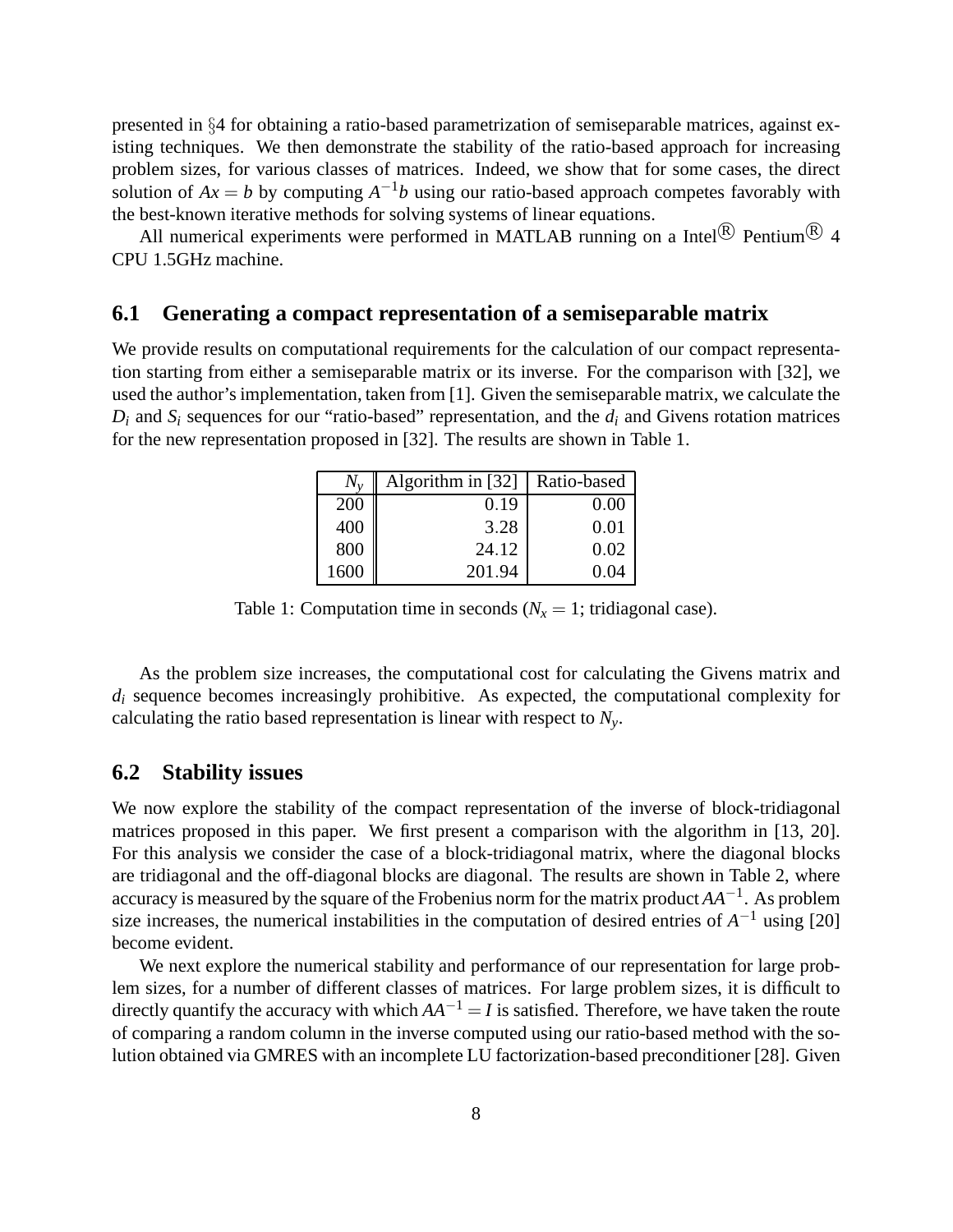| Size $(N_x \times N_y)$ | Algorithm in $[20]$     | Ratio-based |
|-------------------------|-------------------------|-------------|
| $10 \times 50$          | 500.00                  | 500.00      |
| $20 \times 50$          | 1000.00                 | 1000.00     |
| $10\times100$           | 1000.00                 | 1000.00     |
| $20 \times 100$         | 2000.00                 | 2000.00     |
| $10 \times 200$         | 2000.00                 | 2000.00     |
| $20 \times 200$         | 4000.00                 | 4000.00     |
| $10 \times 400$         | $7.1067 \times 10^{12}$ | 4000.00     |
| $20 \times 400$         | $2.1007 \times 10^{14}$ | 8000.00     |

Table 2: Values of  $(AA^{-1})_F^2$ .

a matrix *A* the error in finding the *p*th column of  $A^{-1}$  is defined as  $||(Ax - b)||$ , where *b* is the *p*th column of identity matrix and  $x = A^{-1}b$ . For GMRES, we solve  $Ax = b$  with a relative tolerance of 10<sup>−10</sup> and the reported error values are again  $\|(Ax - b)\|$ . We also present the computation time with each method. It is worth noting that our method generates the complete inverse in the implicit form (*D*, *S* sequences) and calculating any other column of the inverse after this requires very less computational effort.

• *Sparse positive-definite Toeplitz matrices*: We consider finding the inverse of a block-tridiagonal matrix *A* with  $A_i = A_j$ ,  $B_i = B_j \forall i$ , *j* (see (1)). We also assume that  $A_i$  is tridiagonal and  $B_i$  is diagonal. The results are shown in Table 3. It is evident that preconditioned GMRES easily outperforms the ratio-based approach (as a tool to solve linear equations) in this case. This is consistent with the excellent performance of GMRES for solving sparse positive-definite systems of equations. We note that the time taken by the ratio-based algorithm is consistent with the associated computation of  $O(N_yN_x^3)$ .

| Size               | Error = $  (Ax - b)  $ |                        | Time (in sec) |             |
|--------------------|------------------------|------------------------|---------------|-------------|
| $(N_x \times N_v)$ | <b>GMRES</b>           | Ratio-based            | <b>GMRES</b>  | Ratio-based |
| $20 \times 1000$   | $3.56 \times 10^{-13}$ | $1.91 \times 10^{-17}$ | .68           | .80         |
| $20 \times 2000$   | $4.09 \times 10^{-13}$ | $2.24 \times 10^{-16}$ | 1.69          | 1.37        |
| $40 \times 1000$   | $4.04 \times 10^{-13}$ | $2.22 \times 10^{-16}$ | 1.27          | 1.95        |
| $40 \times 2000$   | $2.43 \times 10^{-13}$ | $4.60 \times 10^{-17}$ | 2.41          | 3.60        |
| $80 \times 1000$   | $5.79 \times 10^{-14}$ | $1.84 \times 10^{-17}$ | 2.61          | 8.34        |
| $80 \times 2000$   | $4.75 \times 10^{-14}$ | $1.70 \times 10^{-17}$ | 6.72          | 16.57       |
| $160 \times 1000$  | $1.17 \times 10^{-12}$ | $2.25 \times 10^{-16}$ | 9.17          | 57.63       |
| $160 \times 2000$  | $8.16 \times 10^{-13}$ | $1.34 \times 10^{-17}$ | 16.1          | 142.03      |

Table 3: Sparse positive-definite Toeplitz case: Error values and computational time as compared with results obtained with GMRES.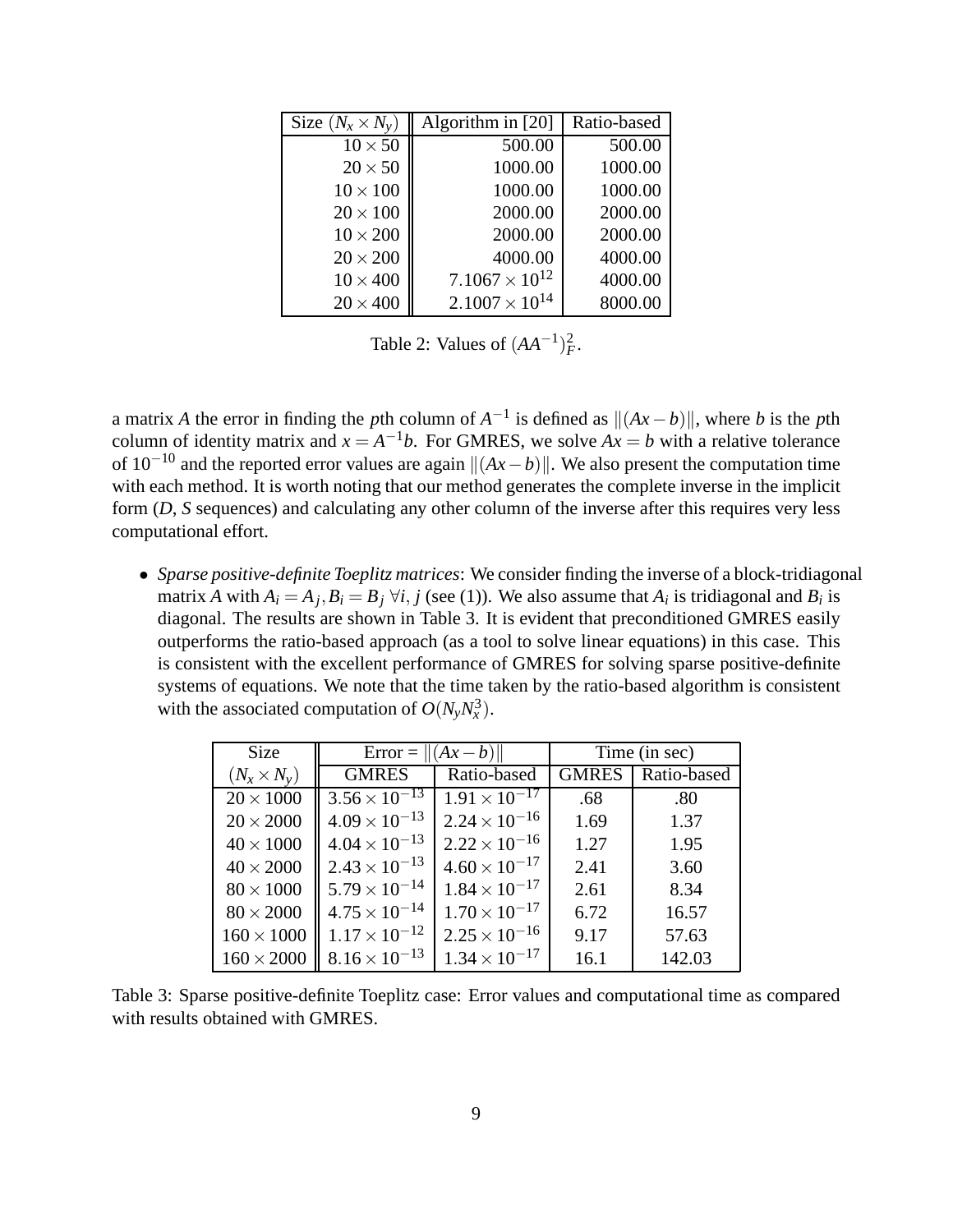• *General sparse positive-definite matrices*: Here we consider finding the inverse of a positive definite matrix *A*, such that each of the diagonal block, *A<sup>i</sup>* is tridiagonal and each of the off-diagonal block *B<sup>i</sup>* is diagonal. Results are shown in Table 4.

| Size               | Error = $  (Ax - b)  $ |                        | Time (in sec) |             |
|--------------------|------------------------|------------------------|---------------|-------------|
| $(N_x \times N_v)$ | <b>GMRES</b>           | Ratio-based            | <b>GMRES</b>  | Ratio-based |
| $20 \times 1000$   | $3.60 \times 10^{-11}$ | $2.94 \times 10^{-10}$ | .55           | .68         |
| $20 \times 2000$   | $6.50 \times 10^{-15}$ | $2.89 \times 10^{-15}$ | .74           | 1.19        |
| $40 \times 1000$   | $9.90 \times 10^{-13}$ | $5.61 \times 10^{-11}$ | .85           | 1.69        |
| $40 \times 2000$   | $4.50 \times 10^{-15}$ | $8.55 \times 10^{-15}$ | 1.61          | 3.13        |
| $80 \times 1000$   | $1.70 \times 10^{-11}$ | $4.32 \times 10^{-10}$ | 2.17          | 8.63        |
| $80\times2000$     | $1.40 \times 10^{-11}$ | $5.06 \times 10^{-10}$ | 4.30          | 18.61       |
| $160 \times 1000$  | $3.60 \times 10^{-11}$ | $1.29 \times 10^{-11}$ | 5.98          | 65.97       |
| $160\times2000$    | $1.80 \times 10^{-11}$ | $4.91 \times 10^{-11}$ | 9.93          | 153.00      |

Table 4: General sparse positive-definite case: Error values and computational time as compared with results obtained with GMRES.

• *General sparse matrices*: Here we consider finding the inverse of a matrix *A* (not necessarily positive-definite), such that each of the diagonal block, *A<sup>i</sup>* is tridiagonal and each of the off-diagonal block  $B_i$  is diagonal. The results are shown in Table 5. It is evident that the ratio-based technique outperforms preconditioned GMRES in this case.

| <b>Size</b>        | Error = $  (Ax - b)  $ |                        | Time (in sec) |             |
|--------------------|------------------------|------------------------|---------------|-------------|
| $(N_x \times N_v)$ | <b>GMRES</b>           | Ratio-based            | <b>GMRES</b>  | Ratio-based |
| $20 \times 1000$   | $7.19 \times 10^{-12}$ | $5.02 \times 10^{-13}$ | 2.21          | .78         |
| $20 \times 2000$   | $1.49 \times 10^{-11}$ | $1.51 \times 10^{-13}$ | 4.23          | 1.38        |
| $40 \times 1000$   | $1.21 \times 10^{-12}$ | $2.04 \times 10^{-12}$ | 10.70         | 1.97        |
| $40 \times 2000$   | $1.91 \times 10^{-12}$ | $1.16 \times 10^{-9}$  | 21.53         | 3.94        |
| $80\times1000$     | $7.16 \times 10^{-12}$ | $3.07 \times 10^{-9}$  | 43.19         | 8.85        |
| $80 \times 2000$   | $1.07 \times 10^{-12}$ | $4.77 \times 10^{-9}$  | 88.78         | 17.78       |
| $160 \times 1000$  | $9.32 \times 10^{-12}$ | $1.98 \times 10^{-10}$ | 175.53        | 53.21       |
| $160 \times 2000$  | $6.64 \times 10^{-13}$ | $4.58 \times 10^{-10}$ | 396.48        | 140.52      |

Table 5: General sparse case: Error values and computational time as compared with results obtained with GMRES.

• *General Matrices*: Here we consider finding the inverse of a general block-tridiagonal matrix *A*. The results are shown in Table 6. We were unable to run cases with higher values of *N<sup>x</sup>* with GMRES, owing to prohibitive memory requirements; the corresponding entries in the table are marked "−".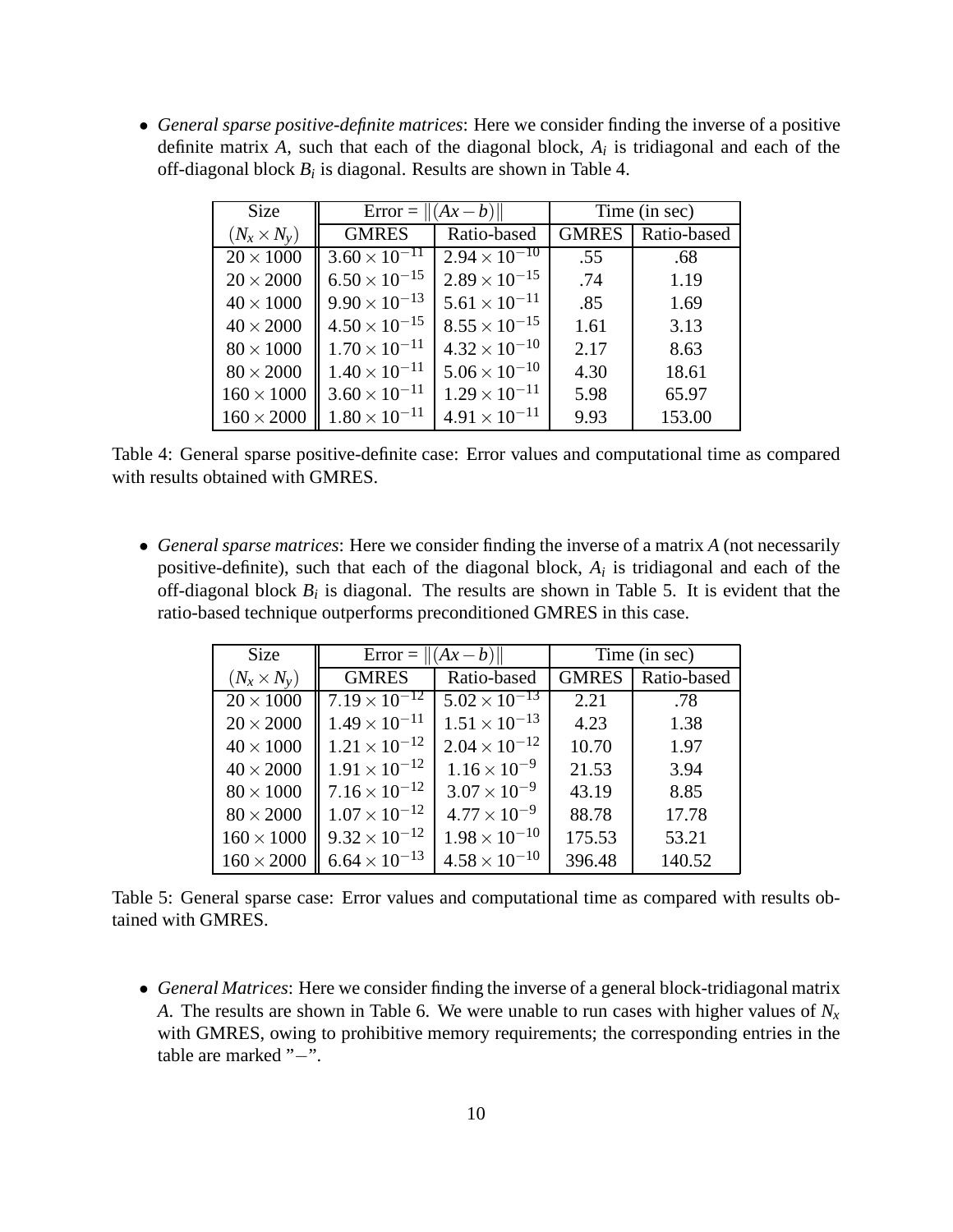| Size               | Error = $  (Ax - b)  $ |                        | Time (in sec) |             |
|--------------------|------------------------|------------------------|---------------|-------------|
| $(N_x \times N_y)$ | <b>GMRES</b>           | Ratio-based            | <b>GMRES</b>  | Ratio-based |
| $20 \times 1000$   | $1.60 \times 10^{-13}$ | $9.02 \times 10^{-12}$ | 5.08          | .75         |
| $20 \times 2000$   | $2.90 \times 10^{-14}$ | $2.40 \times 10^{-11}$ | 8.03          | 1.46        |
| $40 \times 1000$   | $4.50 \times 10^{-15}$ | $8.55 \times 10^{-15}$ | 23.79         | 2.29        |
| $40 \times 2000$   | $5.70 \times 10^{-12}$ | $2.87 \times 10^{-11}$ | 42.24         | 4.45        |
| $80 \times 1000$   | $1.40 \times 10^{-11}$ | $5.06 \times 10^{-10}$ | 119.01        | 12.28       |
| $80 \times 2000$   |                        | $7.55 \times 10^{-9}$  |               | 24.50       |
| $160 \times 1000$  |                        | $4.37 \times 10^{-7}$  |               | 85.67       |
| $160 \times 2000$  |                        | $1.75 \times 10^{-8}$  |               | 205.04      |

Table 6: General case: Error values and computational time as compared with results obtained with GMRES.

#### **7 Conclusion**

We have presented a compact representation, computable in a numerically stable way, for the inverse of block-tridiagonal and banded matrices. We have also demonstrated the advantages in computation with this new representation. The stability of algorithms based on the new representation appears to continue for very large problem sizes, making it practical to directly exploit the structure of block-tridiagonal matrices for large-scale modeling and simulation problems. A significant advantage with the compact representation presented herein is that the computation of the ratio sequences can be parallelized. This offers the possibility of parallel algorithms for computation with semiseparable matrices, which are explored elsewhere [7].

## **References**

- [1] http://www.cs.kuleuven.ac.be/∼raf/homepage/software/phd/BRSS.m.
- [2] E. Asplund. Inverses of matrices  $a_{ij}$  which satisfy  $a_{ij} = 0$  for  $j > i + p$ . *Mathematica Scandinavica*, 7:57–60, 1959.
- [3] S.O. Asplund. Finite boundary value problems solved by green's matrix. *Mathematica Scandinavica*, 7:49–56, 1959.
- [4] R. Bevilacqua, B. Codenotti, and F. Romani. Parallel solution of block tridiagonal linear systems. *Linear Algebra Appl.*, 104:39–57, 1988.
- [5] K. Bowden. A direct solution to the block tridiagonal matrix inversion problem. *International Journal of General Systems*, 15:185–198, 1989.
- [6] B. Bukhberger and G. A. Emel'yanenko. Methods of inverting tridiagonal matrices. *Computational Mathematics and Mathematical Physics*, 13:10–20, 1973.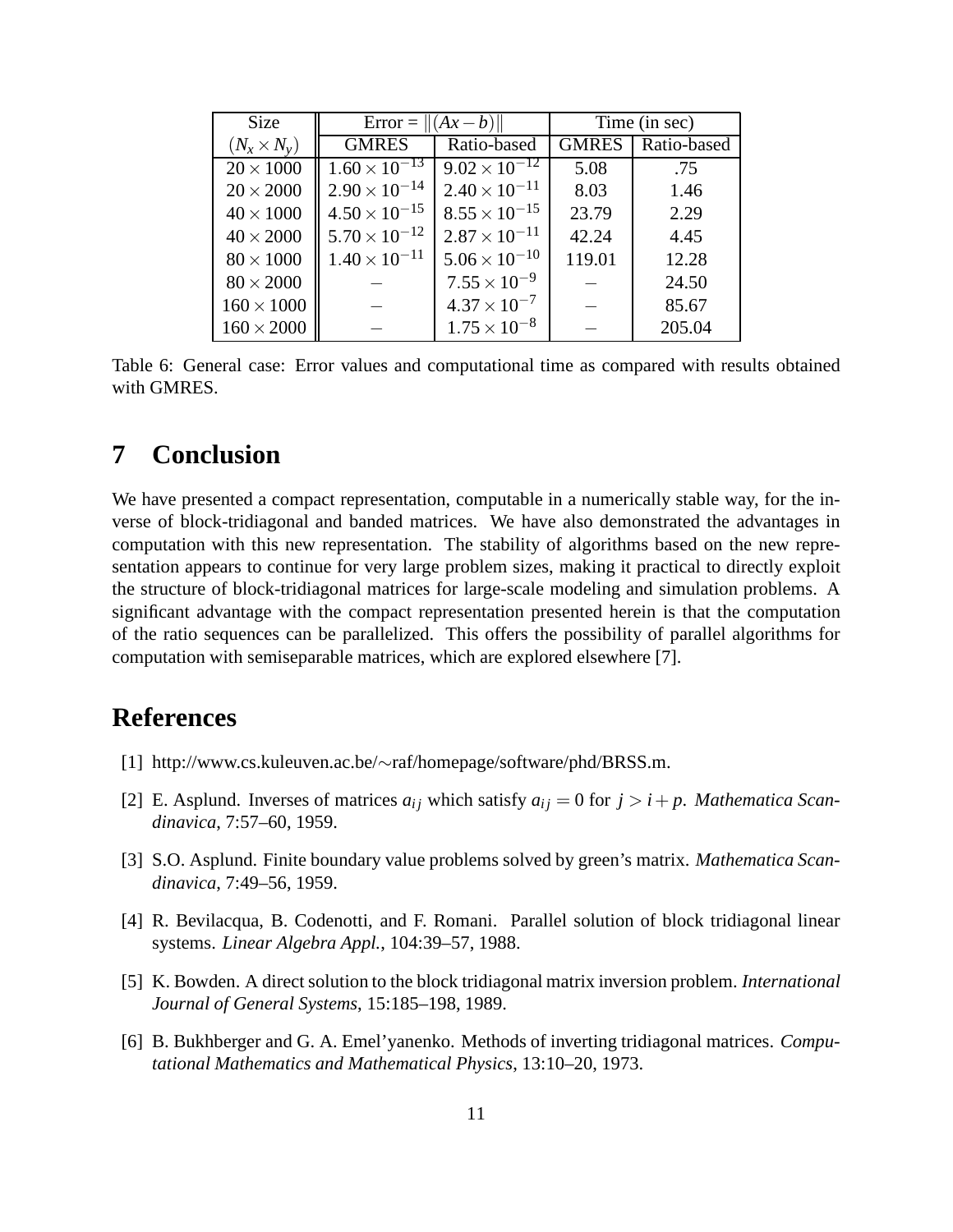- [7] S. Cauley, J. Jain, C.-K. Koh, and V. Balakrishnan. Parallelization of quantum-scale device simulation, submitted for consideration, Gordon Bell prize. In *SuperComputing*, 2006.
- [8] S. Chandrasekaran and M. Gu. Fast and stable eigen decomposition of symmetric banded plus semi-separable matrices. *Linear Algebra Appl.*, 313:107–114, 2000.
- [9] S. Chandrasekaran and M. Gu. A fast and stable solver for recursively semiseparable system of linear equations. *Contemporary Mathematics*, 281:39–53, 2001.
- [10] S. Chandrasekaran and M. Gu. A divide and conquer algorithm for eigen decomposition of symmetric block diagonal plus semi-separable matrices. *Numerische Mathematik*, 96(4):723–731, 2004.
- [11] S. Chandrasekaran, Dewilde P., M. Gu, and A-J. Pals, T.and Van der Veen. Fast stable solver for sequentially semi-separable linear systems of equations. *Lecture Notes in Computer Science*, 2552:545–554, 2002.
- [12] P. Concus and Meurant G. On computing INV block preconditionings for the conjugate gradient method. *BIT*, 26:493–504, 1986.
- [13] P. Concus, G. H. Golub, and Meurant G. Block preconditionings for the conjugate gradient method. *SIAM Journal on Scientific Computing*, 6:220–252, 1985.
- [14] S. Demko, W. F. Moss, and Smith P. W. Decay rates for inverses of band matrices. *Mathematics of Computation*, 43:491–499, 1984.
- [15] Y. Eidelman and I. Gohberg. Inversion formulas and linear complexity algorithm for diagonal plus semiseparable matrices. *Computer and Mathematics with Applications*, 33(4):69–79, 1996.
- [16] E. M. Godfrin. A method to compute the inverse of an n-block tridiagonal quasi-hermitian matrix. *Journal of Physics:Condensed Matter*, 3:7843–7848, 1991.
- [17] R. A. Gonzales, J. Eisert, I. Koltracht, M. Neumann, and Rawitscher G. Integral equation method for the continuous spectrum radial Schrodinger equation. *Journal of Computational Physics*, 134:134–139, 1997.
- [18] L. Greengard and Rokhlin V. On the numerical solution of two-point boundary value problems. *Communications on Pure and Applied Mathematics*, 44:419–452, 1991.
- [19] N. Mastronardi, S. Chandrasekaran, and S. V. Huffel. Fast and stable two-way algorithm for diagonal plus semi-separable system of linear equations. *Numerical Linear Algebra Appl.*, 8(1):7–12, 2001.
- [20] G. Meurant. A review on the inverse of symmetric block tridiagonal and block tridiagonal matrices. *SIAM Journal on Matrix Analysis and Applications*, 13(3):707–728, 1992.